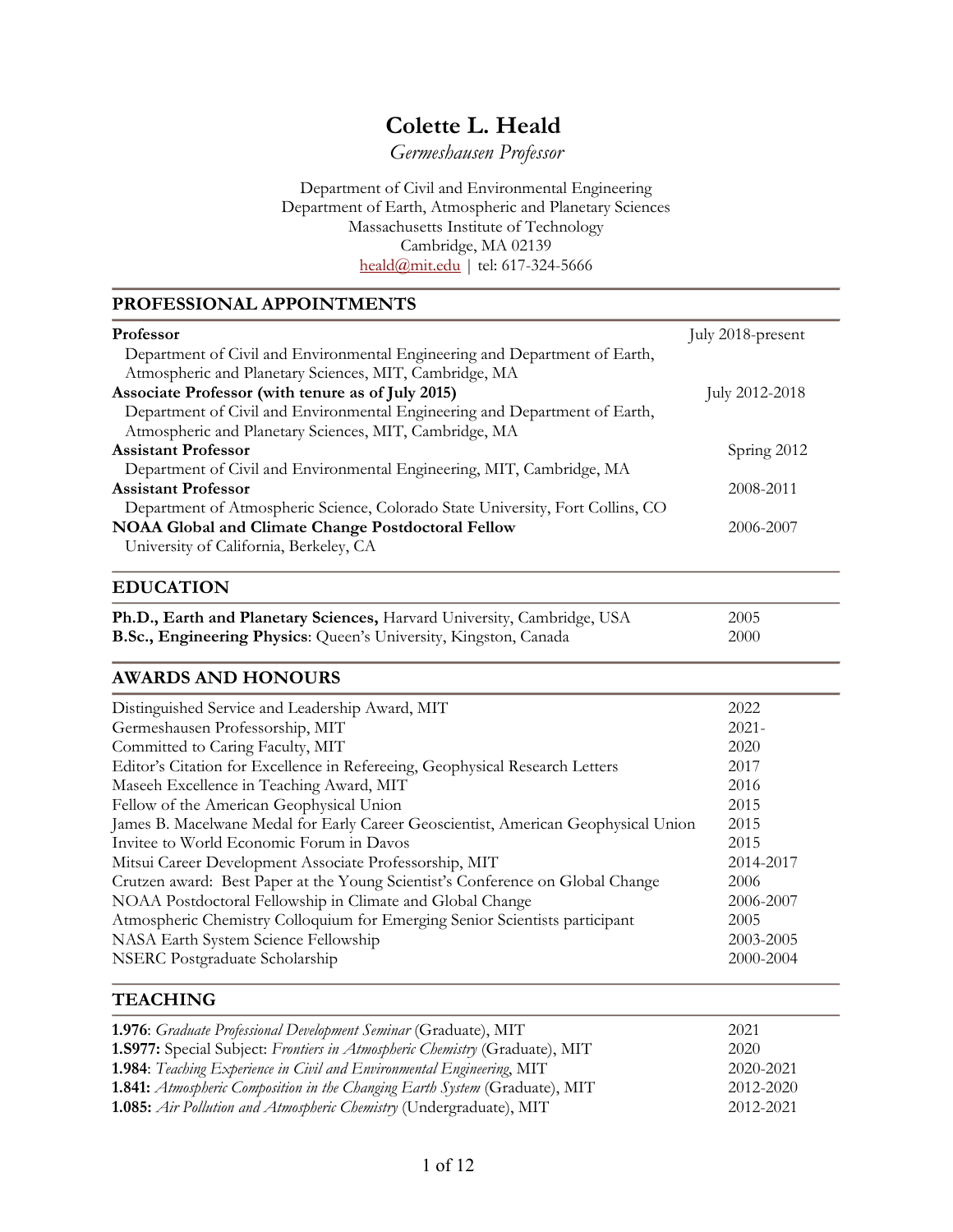| 1.013: Senior Civil and Environmental Engineering Design (Undergraduate), MIT           | 2014       |
|-----------------------------------------------------------------------------------------|------------|
| <b>1.8992:</b> Sensor Network Design (Undergraduate), MIT                               | 2013       |
| 1.092: Travelling Research Environmental eXperience (TREX, Undergraduate), MIT          | 2013, 2015 |
| ATS 621: Atmospheric Chemistry (Graduate), CSU                                          | 2008-2011  |
| ATS 681: Interpreting satellite observations of atmospheric composition (Graduate), CSU | 2010       |
| ATS 762: Biosphere-Chemistry-Climate Interactions (Graduate), CSU                       | 2009       |

### **UNIVERSITY SERVICE**

| $M\!I\!T$                                                                              |             |
|----------------------------------------------------------------------------------------|-------------|
| Member, Institute Values Statement Committee                                           | $2021 - 22$ |
| Member, Martin Family Fellowship Selection Committee                                   | 2021        |
| Member, Design Initiative Committee                                                    | 2020-21     |
| Member, Climate Grand Challenges Committee                                             | 2020-21     |
| Chair, Department Graduate Education Committee                                         | 2019-       |
| Chair, Department Graduate Admissions Committee                                        | 2019-       |
| Co-chair, School of Engineering Faculty Gender Equity Committee                        | 2018-       |
| Chair, Rising Stars in Civil and Environmental Engineering workshop                    | 2015-21     |
| Member, MIT Climate Symposia Organizing Committee                                      | 2018-20     |
| Associate Department Head, Department of Civil and Environmental Engineering           | 2016-18     |
| Chair, Department Undergraduate Education Committee                                    | 2016-18     |
| Member, Dean Search Committee, School of Engineering                                   | 2017        |
| School of Engineering Representative to the Subcommittee on the Communications 2015-17 |             |
| Requirement (SOCR)                                                                     |             |
| Faculty Representative on the Advisory Council of the MIT Activities Committee         | 2013-16     |
| Member, Department Faculty Search Committee                                            | 2012-16     |
| Member, Department Space Management Council                                            | 2014        |
| Colorado State University                                                              |             |
| Member, Department Faculty Search Committee                                            | 2010-11     |
| Member, Faculty Council Representative                                                 | 2009-11     |
| Member, Department Curriculum Committee                                                | 2008-11     |
| Member, Department Website Committee                                                   | 2008-09     |
| Member, Department Colloquia co-organizer                                              | 2008-10     |
| Member, Department Student Awards Committee                                            | 2008        |

## **PROFESSIONAL ACTIVITIES**

| <b>Advisory Boards, and Committees</b>                                              |          |
|-------------------------------------------------------------------------------------|----------|
| Member, Department of Energy Aerosol Measurement and Science Group                  | $2021 -$ |
| Member, Canvassing Committee for AGU Atmospheric Sciences                           | $2021 -$ |
| Co-organizer, Frontiers in Atmospheric Chemistry Seminar Series (FACSS)             | $2020-$  |
| Elected Member-at-Large, Atmospheric & Hydrospheric Sciences Section, AAAS          | 2020-24  |
| Member, Advisory Committee on Geosciences, National Science Foundation              | 2018-21  |
| (Chair of Atmospheric and Geospace Sciences sub-committee)                          |          |
| Member, Science Community Cohort for NASA Aerosol and Cloud-Convection and          | 2018-21  |
| Precipitation Observing Systems study (SCC-A-CCP)                                   |          |
| Co-Chair, Aerosols Working Group, International GEOS-Chem Steering Committee        | 2009-21  |
| Member, National Academy of Sciences Committee: The Future of Atmospheric Chemistry | 2015-16  |
| Member, NCAR Atmospheric Chemistry Center for Observational Research and Data       | 2014-16  |
| (ACCORD) Science Committee                                                          |          |
| Member, Community Earth System Model (CESM) Advisory Board                          | 2013-17  |
| Member, International Global Atmospheric Chemistry Scientific Steering Committee    | 2013-18  |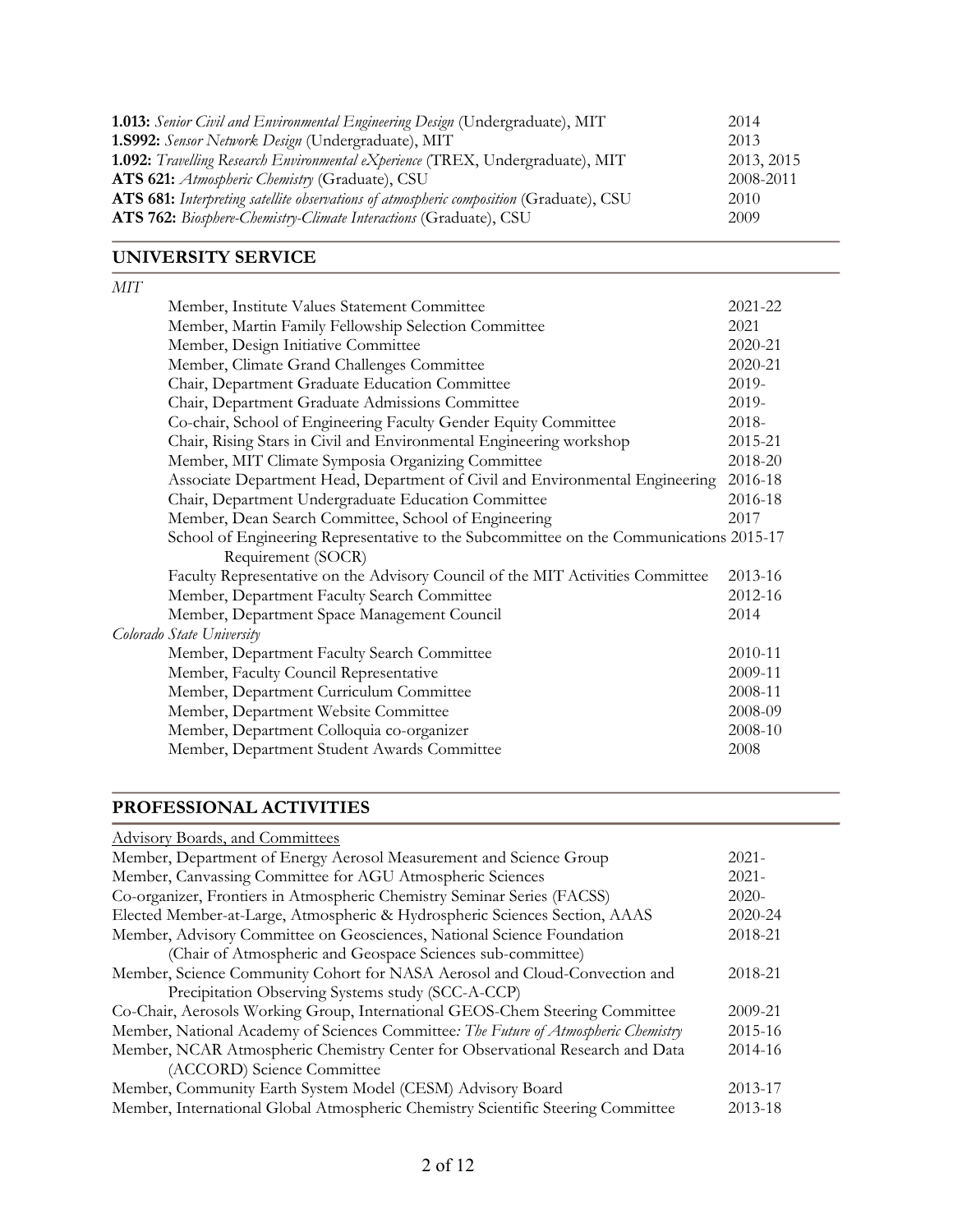| Conference and Workshop Convening                                                        |             |
|------------------------------------------------------------------------------------------|-------------|
| Elected Co-chair, Gordon Research Conference, Atmospheric Chemistry                      | 2019-25     |
| Program Committee, Faraday Meeting, Atmospheric Chemistry in the Anthropocene            | 2017        |
| Co-Chair of Scientific Program Committee, IGAC Conference                                | 2016-18     |
| Convener and Member of Scientific Program Committee, IGAC Conference session             | $2013 - 14$ |
| "Chemistry in a Changing Climate"                                                        |             |
| Convener, Fall AGU session "Multi-sensor and Model Aerosol Data Synergy for Climate and  | 2013        |
| Air Quality Applications"                                                                |             |
| Convener and Member of Scientific Program Committee, Goldschmidt session                 | 2012-13     |
| "Biosphere-Atmosphere Interactions"                                                      |             |
| Co-organizer of Summer Telluride Science Workshop "Organic Particles in the Atmosphere"  | 2012        |
| Convener, Fall AGU session "Interactions Between Tropospheric Chemistry and Climate"     | 2011        |
| Convener, Fall AGU session "Sources, Evolution and Sinks of Organics in the Troposphere" | 2010        |
| Convener, IGAC session "Observing atmospheric composition"                               | 2010        |
| Convener, Fall AGU session "Sources, Evolution and Sinks of Organics in the Troposphere" | 2008        |
| Convener, Fall AGU session "Chemistry Climate Interactions"                              | 2006        |
| Reviewing and Membership                                                                 |             |
| Associate Editor, Journal of Geophysical Research - Atmospheres                          | 2011-14     |

Regular Reviewer:

Journals: *Atmospheric Chemistry and Physics, Environmental Science & Technology, Geophysical Research Letters*, *Geoscientific Model Development, Journal of Geophysical Research, Nature, Nature Climate Change, Nature Geoscience, Proceedings of the National Academy of Sciences, Science Advances,* and *Science*

Grant Agencies: NOAA, NSF, NASA, DoE, NERC (UK), NSERC (Canada), NWO (Netherlands) Member, the American Geophysical Union (AGU), the American Chemical Society (ACS), the American Association for Aerosol Research (AAAR), the American Meteorological Society (AMS), and the American Association for the Advancement of Science (AAAS)

## **ADVISING**

- MS & MEng students advised: Bonne J. Ford (2008-2010), Ashley R. Berg (2010-2012), Luke D. Schiferl (2010-2012), Flora Su (2016-2018)
- PhD students advised: Bonne J. Ford (2011-2014), Luke D. Schiferl (2012-2017), Xuan Wang (2012- 2017), Sam J. Silva (2014-2019), Sidhant Pai (2017-), Therese Carter (2017-), Ishir Dutta (2019-), Olivia Norman (2020-)
- Research staff & postdocs: Kateryna Lapina (2009-2010), David A. Ridley (2009-2018), Leigh Munchak (2010-2011), Maria Val Martin (2011-2014), Qi Chen (2012-2014), Amos P.K. Tai (2012-2013), William C. Porter (2013-2017), Jeffrey A. Geddes (2014-15), Sarah A. Safieddine (2015-2017), Ruud H. Janssen (2017-2018), Katherine R. Travis (2017-2019), Chloe Y. Gao (2019-2020), Ka Ming Fung (2019-2021), Jessica Haskins (2020-), Xin Chen (2021-)

**PUBLICATIONS (**\* designates work of student or postdoc supervised)

- 1. L. Clapham, **C. Heald**, T.Krause, D.L. Atherton and P. Clark (1999), Origin of a magnetic easy axis in pipeline steel, J. of App. Phys., 86, 3, 1574-1580.
- 2. Q. Li, D. J. Jacob, R. M. Yantosca, **C. L. Heald**, H. B. Singh, M. Koike, Y. Zhao, G. W. Sachse, D. G. Streets (2003), A Global 3-D Model Evaluation of the Atmospheric Budgets of HCN and CH3CN: Constraints From Aircraft Measurements Over the Western Pacific, *J. Geophys. Res*., 108(D21) 8827, doi:10.1029/2002JD003075.
- 3. Jacob, D. J., J. H. Crawford, M. M. Kleb, V. S. Connors, R. J. Bendura, J. L. Raper, G. W. Sachse, J. C. Gille, L. Emmons, and **C. L. Heald** (2003), The Transport and Chemical Evoluti on over the Pacific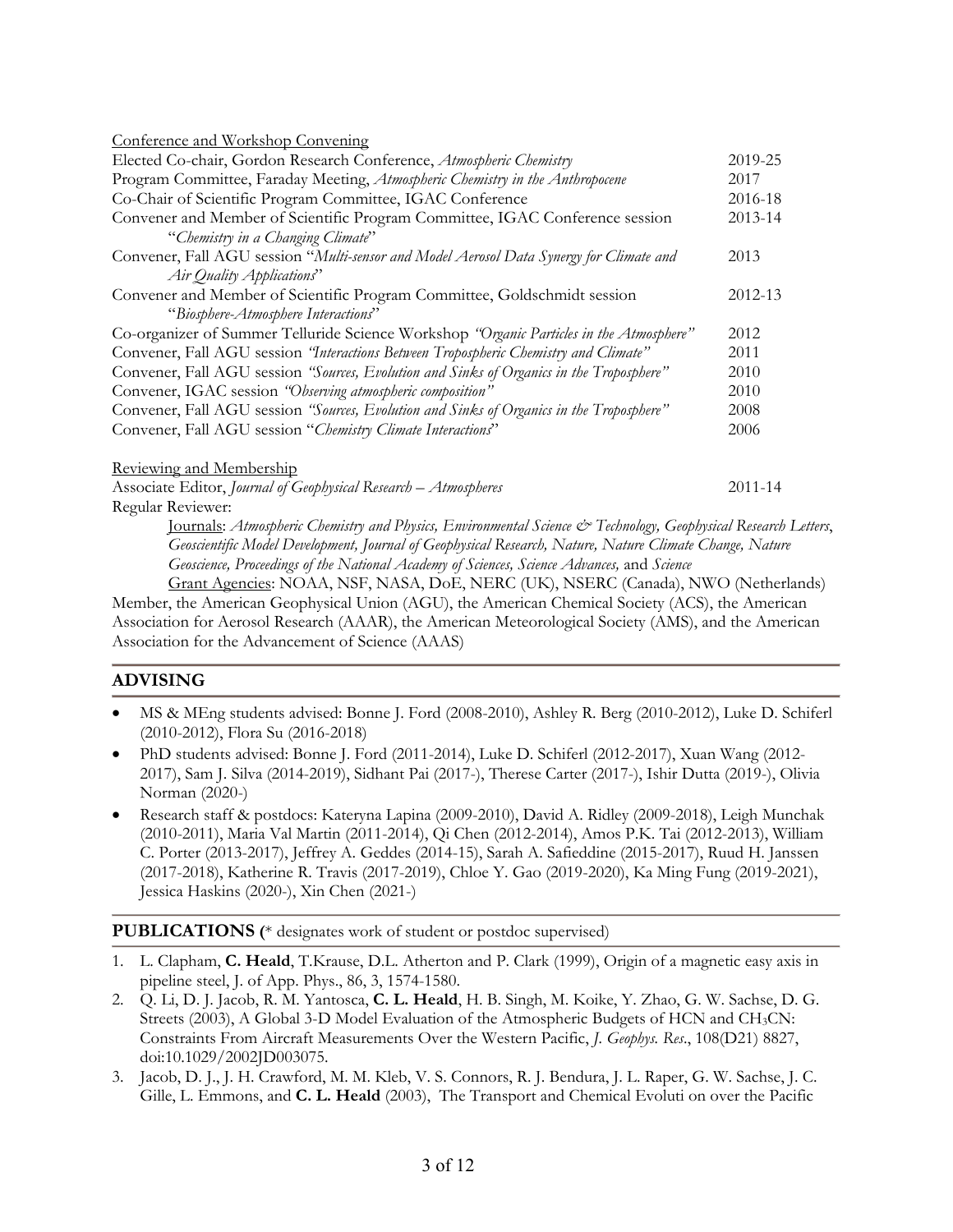(TRACE-P) aircraft mission: design, execution, and fi rst results*, J. Geophys. Res*., 180(D20) 8781, doi:10.1029/2002JD003276.

- 4. Palmer, P. I., D. J. Jacob, D. B. A. Jones, **C. L. Heald**, R. M. Yantosca, J. A. Logan, Glen W. Sachse, D. G. Streets (2003), Inverting for emissions of carbon monoxide from Asia using aircraft observations over the western Pacific , *J. Geophys. Res*., 108(D21), 8828, doi:10.1029/2003JD003397.
- 5. **Heald, C. L**., D. J. Jacob, P. I. Palmer, M. J. Evans, G. W. Sachse, H. B. Singh and D. R. Blake (2003), Biomass burning emission inventory with daily resolution: application to aircraft observations of Asian outflow, *J. Geophys. Res*., 108(D21), 8811, doi:10.1029/2002JD003082.
- 6. **Heald, C. L**., D. J. Jacob, A. M. Fiore, L. Emmons, J. C. Gille, G. W. Sachse, E. V. Browell, M. A. Avery, S. A. Vay, J. H. Crawford, D. J. Westberg, D. R.Blake, H. B.Singh, S. T. Sandholm, R. W. Talbot, H. E. Fuelberg (2003), Transpacific satellite and aircraft observations of Asian pollution, *J. Geophys. Res.*, 108 (D24), 4804, doi:10.1029/2003JD003507.
- 7. Crawford, J. H., **C. L. Heald**, H. E. Fuelberg, D. Morse, L. K. Emmons, G. W. Sachse, G. Chen, J. Olsen., C. Kittaka, and A. J. Hamlin (2003), Exploring the relationship between MOPITT and in situ observations of CO based on a large-scale feature sampled during TRACE-P, *J. Geophys. Res*., 109, D15S04, doi:10.1029/2003JD004308.
- 8. Hudman, R. C., D. J. Jacob, O. C. Cooper, M. J. Evans, **C. L. Heald**, R. J. Park, F. Fehsenfeld, F. Flocke, J. Holloway, G. Hubler, K. Kita, M. Koike, Y. Kondo, A. Neuman, J. Nowak, S. Oltmans, D. Parrish, J. M. Roberts, and T. Ryerson (2004), Ozone production in transpacific Asian pollution plumes and implications for ozone air quality in California, *J. Geophys. Res*., 109 (D23), D23S18, doi:10.1029/2004JD004978.
- 9. **Heald, C. L**., D. J. Jacob, D. B. A. Jones, P. I. Palmer, J. A. Logan, D. G. Streets, G. W. Sachse, J. C. Gille, R. N. Hoffman, and T. Nehrkorn (2004), Comparitive inverse analysis of satellite (MOPITT) and aircraft (TRACE-P) observations to estimate Asian sources of carbon monoxide, *J. Geophys. Res*., 109, (D23), D23306, doi:10.1029/2004JD005185.
- 10. Li, Q.B., D. J. Jacob, R. J. Park, Y. X. Wang, **C. L. Heald**, R. Hudman, R. M. Yantosca, R.V. Martin, and M. J. Evans (2005), Outflow pathways for North American pollution in summer: A global 3-D model analysis of MODIS and MOPITT observations*, J. Geophys. Res*., 110, D10301, doi:10.1029/2004JD005039.
- 11. **Heald, C.L.,** D.J. Jacob, R.J. Park, L.M. Russell, B.J. Huebert, J.H. Seinfeld, H. Liao and R.J. Weber (2005), A large organic aerosol source in the free troposphere missing from current models, *Geophys. Res. Lett.,* 32, L18809, doi:10.1029/2005GL023831.
- 12. **Heald, C.L.**, D.J. Jacob, R.J. Park, B. Alexander, T.D. Fairlie, D.A. Chu, R.M. Yantosca (2006), Transpacific transport of Asian anthropogenic aerosols and its impact on surface air quality in the United States, *J. Geophys. Res*., 111, D14310, doi:10.1029/2005JD006847.
- 13. **Heald, C.L**., D.J. Jacob, S. Turquety, R.C. Hudman, R.J. Weber, A.P. Sullivan, R.E. Peltier, E.L. Atlas, J.A. de Gouw, C. Warneke, J.S. Holloway, J.A. Neuman, F.M. Flocke, and J.H. Seinfeld (2006), Concentrations and sources of organic carbon aerosol in the free troposphere over North America, *J. Geophys. Res.,* 111, D23S47, doi:10.1029/2006JD007705.
- 14. van Donkelaar, A., R.V. Martin, R.J. Park, **C.L. Heald**, T.-M. Fu, H. Liao, and A. Guenther (2007), Model evidence for a significant source of secondary organic aerosol from isoprene, *Atmos. Env*., 41, 1267-1274.
- 15. Turquety, S., D.J. Jacob, J.A. Logan, R.C. Hudman, R.M. Yevich, F. Leung, **C.L. Heald**, R.M. Yantosca, S. Wu, L.K. Emmons, D.P. Edwards, G.W. Sachse (2007), Inventory of boreal fire emissions for North America: importance of peat burning and pyro-convective injection, *J. Geophys. Res*., 112, doi:10.1029/2006JD007281, 2007.
- 16. Millet, D.B., D.J. Jacob, T.M. Fu, T.P. Kurosu, K. Chance, **C.L. Heald**, A. Guenther (2007), Spatial distribution of isoprene emissions from North America derived from formaldehyde column measurements by the OMI satellite sensor, *J. Geophys. Res*., 113, D02307, doi:10.1029/2007JJD008950.
- 17. **Heald, C.L.**, D.K. Henze, L.W. Horowitz, J. Feddema, J.-F. Lamarque, A. Guenther, P.G. Hess, F. Vitt, A.H. Goldstein, I. Fung and J.H. Seinfeld (2008), Predicted change in global secondary organic aerosol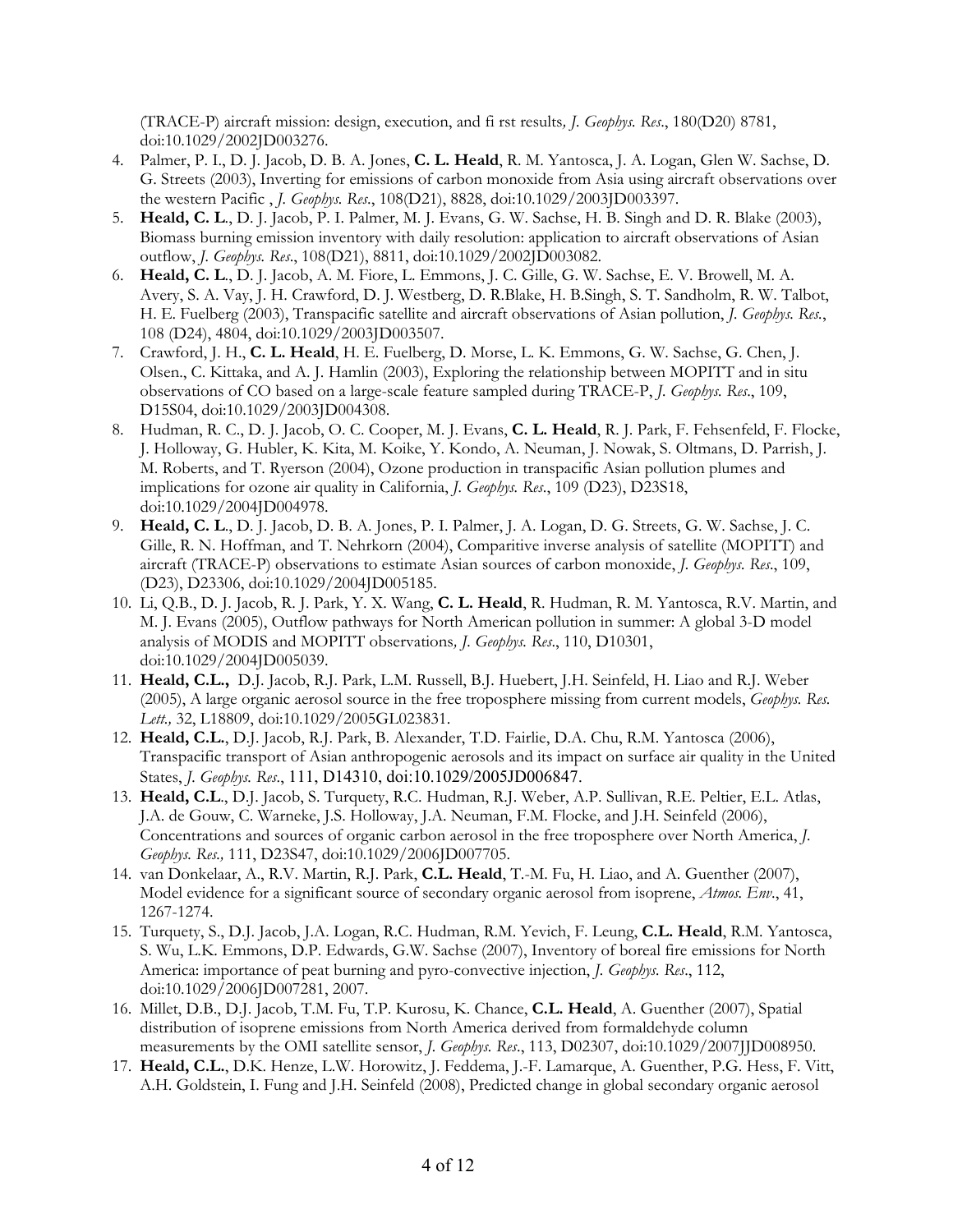concentrations in response to future climate, emissions, and land-use change, *J. Geophys. Res*., 113, D05211, doi:10.1029/2007JD009092.

- 18. Henze, D.K., J.H. Seinfeld, N.L. Ng, J.H. Kroll, T.-M. Fu, D.J. Jacob, and **C.L. Heald** (2008), Global modeling of secondary organic aerosol formation from aromatic hydrocarbons: high- vs low-yield pathways, *Atmos. Chem. and Phys*., 8, 2405-2421.
- 19. **Heald, C.L**., et al. (2008), Total Observed Organic Carbon (TOOC): A Synthesis of North American Observations, *Atmos. Chem. and Phys*., 8, 2007-2025.
- 20. Kopacz, M.A, D.J. Jacob, D.K. Henze, **C.L.Heald**, and D.G. Streets (2009), Comparison of adjoint and analytical inversion methods for constraining Asian sources of carbon monoxide using satellite (MOPITT) measurements of CO columns, *J. Geophys. Res*., 114, D04305, doi:10.1029/2007JD009264.
- 21. Goldstein, A.H., C.D. Koven, **C.L. Heald**, I. Fung (2009), Biogenic Carbon and Anthropogenic Pollutants Combine to Form a Cooling Haze over the Southeastern US, *Proceedings of the National Academy of Sciences,* 106 (22), 8835-8840.
- 22. Fu, T.-M., D.J. Jacob, **C. L. Heald** (2009), Aqueous-phase reactive uptake of dicarbonyls as a source of organic aerosol over eastern North America*, Atmospheric Environment*, 43, 1814–1822.
- 23. Dunlea, E.J., P.F. DeCarlo, A.C. Aiken, J.R. Kimmel, R.E. Peltier, R.J. Weber, J. Tomlison, D.R. Collins, Y. Shinozuka, C.S. McNaughton, S.G. Howell, A.D. Clarke, L.K. Emmons, E.C. Apel, G.G. Pfister, A. van Donkelaar, R.V. Martin, D.B. Millet, **C.L. Heald**, J.L. Jimenez (2009), Evolution of Asian Aerosols during Transpacific Transport in INTEX-B, *Atmospheric Chemistry and Physics*,9, 7257-7287.
- 24. **Heald, C.L**., M. J. Wilkinson, R.K. Monson, C.A. Alo, G.Wang, A. Guenther (2009), Response of isoprene emission to ambient CO2 changes and implications for global budgets, *Global Change Biology*, 15, 4, 1127-1140.
- 25. Prenni, A.J., M.D. Petters, S.M. Kreidenweis, **C.L. Heald**, S.T. Martin, P. Artaxo, R.M. Garland, A.G. Wollny, U. Poschl (2009), Wet season ice nuclei budget in the Amazon Basin: Biogenic emissions and Saharan dust, *Nature Geosciences*, 2, doi:10.1038/ngeo517.
- 26. Martin, S.T., M.O. Andreae,P. Artaxo, D. Baumgardner,Q. Chen,A.H. Goldstein, A. Guenther, **C.L. Heald**, O.L. Mayol-Bracero, P.H. McMurray, T. Pauliquevis, U. Poschl, K.A. Prather, G.C. Roberts, S.R. Saleska, M.A. Silva Dias, D.V. Spracklen, E. Swietlicki, I. Trebs (2009), Sources and Properties of Amazonian Aerosol Particles, *Reviews of Geophysics*, 48, RG2002, doi:10.1029/2008RG000280..
- 27. **Heald, C.L**., D.V. Spracklen (2009), Atmospheric budget of primary biological aerosol particles from fungal sources, *Geophysical Research Letters*, 36, L09806, doi:10.1029/2009GL037493.
- 28. Jones, D. B. A., K. W. Bowman, J. A. Logan, **C. L. Heald**, J. Liu, M. Luo, J. Worden, and J. Drummond (2009), The zonal structure of tropical O3 and CO as observed by the Tropospheric Emission Spectrometer in November 2004 – Part 1: Inverse modeling of CO emissions, *Atmospheric Chemistry and Physics*, 9, 3547-3562.
- 29. Chen, Q., D.K. Farmer, J. Schneider, S.R. Zorn, **C.L. Heald,** T.G. Karl, A. Gunether, J.D. Allan, N. Robinson, H. Coe, J.R. Kimmel, T. Pauliquevis, S. Borrmann, U. Poschl, M.O. Andreae, P. Artaxo, J.L. Jimenez and S.T Martin (2009) Mass Spectral Characterization of Submicron Biogenic Organic Particles in the Amazon Basin, *Geophys. Res. Lett*., 36, L20806, doi:10.1029/2009GL039880.
- 30. **Heald, C.L**., J.H. Kroll, J.L. Jimenez, K.S. Docherty, P.F. DeCarlo, A.C. Aiken, Q. Chen, S.T. Martin, D.K. Farmer, P. Artaxo (2010), A simplified description of the evolution of organic aerosol composition in the atmosphere, *Geophys. Res. Lett*., 37, L08803, doi:10.1029/2010GL042737. **→** Geophysical Research Letters cover
- 31. **Heald, C.L**., D. A. Ridley, S. M. Kreidenweis, E. E. Drury (2010), Satellite observations cap the atmospheric organic aerosol budget, *Geophys. Res. Lett*., 37, L24808, doi:10.1029/2010GL045095.
- 32. Jiang, Z. D.B.A. Jones, M.A. Kopacz, J. Liu, D.K. Henze, **C.L. Heald** (2011), Quantifying the impact of model errors on top-down estimates of carbon monoxide emissions using satellite observations, *J. Geophys. Res*., 116, D15306, doi:10.1029/2010JD015282.
- 33. Smirnov, A., et al. (2011), Maritime Aerosol Network as a component of AERONET first results and comparison with global aerosol models and satellite retrievals, *Atmospheric Measurement Techniques*, 4, 583- 597.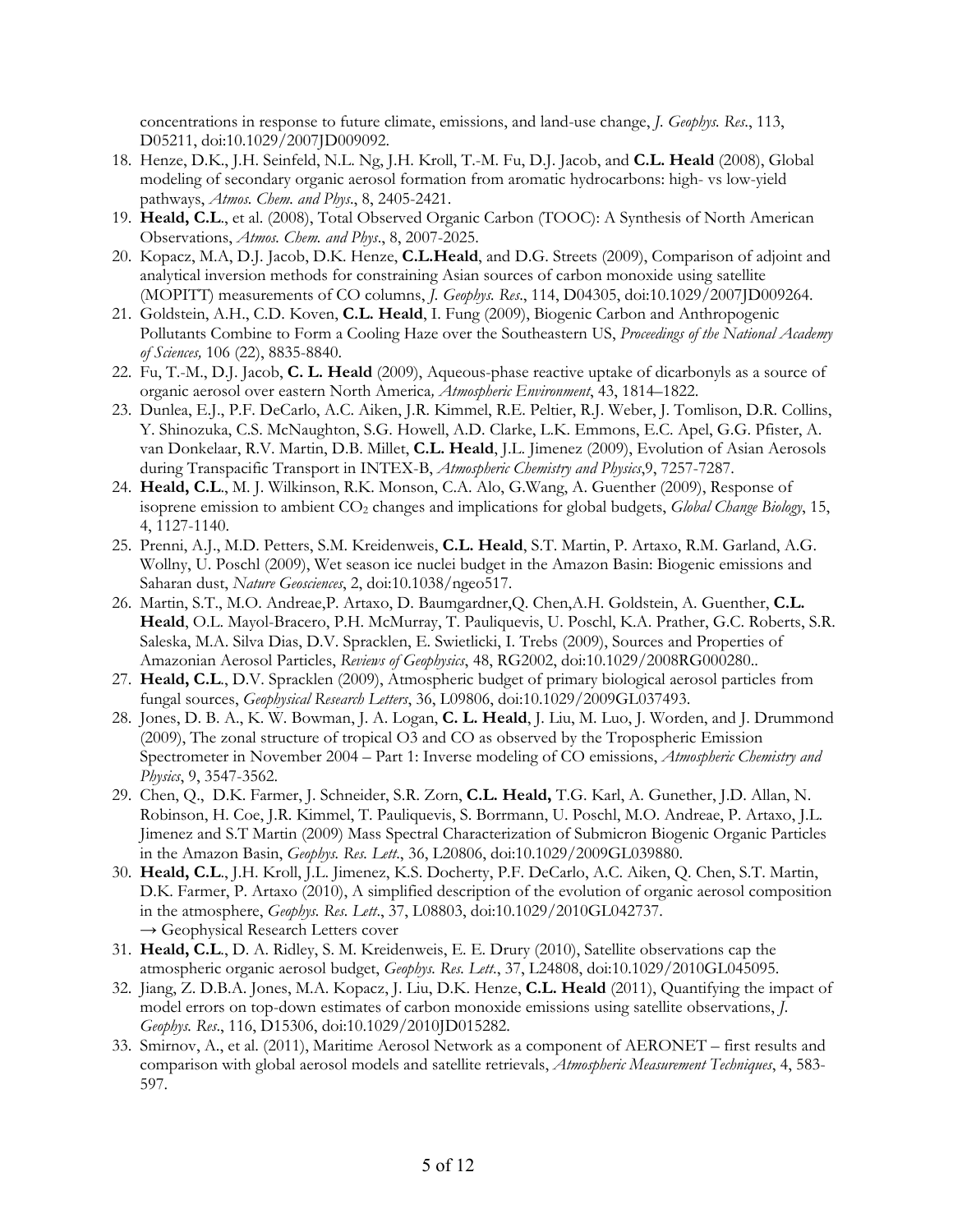- 34. \*Lapina, K., **C.L. Heald**, D. V. Spracklen, S.R. Arnold, J.D. Allan, H. Coe, G. McFiggans, S.R. Zorn, F. Drewnick, T.S. Bates, L. N. Hawkins, L.M. Russell, A. Smirnov, C.D. O'Dowd, A. Hind (2011), Investigating organic aerosol loading in the remote marine environment, *Atmos. Chem. and Phys*., 11, 8847- 8860.
- 35. Mahowald, N., D.S. Ward, S. Kloster, M.G. Flanner, **C.L. Heald,** N.G. Heavens, P.G. Hess, J.-F. Lamarque, P.Y. Chuang (2011), Aerosol impacts on climate and biogeochemistry, *Annual Reviews of Environment and Resources,* 36, 45-74, DOI: 10.1146/annurev-environ-042009-094507.
- 36. **Heald, C.L.,** et al. (2011), Exploring atmospheric organic aerosol: Comparing 17 aircraft field campaigns with a global model, *Atmos Chem Phys*., 11, 12673-12696, doi:10.5194/acp-11-12673-2011.
- 37. Lamarque, J.-F., L.K. Emmons, P.G. Hess, D.E. Kinnison, S. Tilmes, F. Vitt, **C.L. Heald**, E.A. Holland, P. H. Lauritzen, J. Neu, J. Orlando, P. Rasch, G. Tyndall (2012) CAM-chem: description and evaluation of interactive atmospheric chemistry in CESM*, Geoscientific Model Development*, 5, 369-411, doi:10.5194/gmd-5-369-2012.
- 38. \*Ridley, D.A., **C.L. Heald**, and B. Ford (2012), North African Dust Export and Impacts: An Integrated Satellite and Model Perspective*, J. Geophys. Res*., 117, D02202, doi:10.1029/2011JD016794.
- 39. \*Ford, B. and **C. L. Heald** (2012), An A-Train and Model Perspective on the Vertical Distribution of Pollution Transport in the Northern Hemisphere, *J. Geophys. Res*., 117, D06211, doi:10.1029/2011JD016977.
- 40. Guenther, A., X. Jiang, **C.L. Heald**, T. Sakulyanontvittaya, T. Duhl, L. Emmons, and X. Wang (2012) The Model of Emissions of Gases and Aerosols from Nature version 2.1 (MEGAN2.1): An extended and updated framework for modeling biogenic emissions, *Geoscientific Model Development*, 5, 1471-1492, doi:10.5194/gmd-5-1471-2012.
- 41. **Heald, C.L.**, J.L. Collett, Jr. T. Lee, K.B. Benedict, F.M. Schwandner, Y. Li, L. Clarisse, D.R. Hurtmans, M. Van Damme, C. Clerbaux, P.-F. Coheur, H.O.T. Pye (2012), Atmospheric ammonia and particulate inorganic nitrogen over the United States, *Atmos Chem Phys*., 12, 10295-10312.
- 42. \*Berg, A.R., **C.L. Heald**, , K. E. Huff Hartz, A. G. Hallar, A. J. H. Meddens, J. A. Hicke, J.-F. Lamarque, and S. Tilmes (2013), The Impact of Bark Beetle Infestations on Monoterpene Emissions and Secondary Organic Aerosol Formation in Western North America, *Atmos. Chem. Phys*., 13, 3149-3161, doi:10.5194/acp-13-3149-2013.
- 43. \*Ford, B. and **C.L. Heald** (2013), Aerosol loading in the Southeastern United States: reconciling surface and satellite observations, *Atmos. Chem. Phys*., 13, 9269-9283, doi:10.5194/acp-13-9269-2013.
- 44. Kharol, S.K., R.V. Martin, S. Philip, S. Vogel, D.K. Henze, D. Chen, Y. Wang, Q. Zhang and **C.L. Heald** (2013), Persistent Sensitivity of Asian Aerosol to Emissions of Nitrogen Oxides, *Geophys. Res. Lett*. 40, doi:10.1002/grl.50234.
- 45. \*Ridley, D.A., **C.L. Heald**, J.R. Pierce, M.J. Evans (2013), Towards resolution-independent dust emissions in global models, *Geophys. Res. Lett.,* 40, 2873-2877, doi:10.1002/grl.50409
- 46. \*Val Martin, M., C.L. Heald, B. Ford, A.J. Prenni and C. Wiedinmyer. (2013), A decadal satellite analysis of the origins and impacts of smoke in Colorado, *Atmos. Chem. Phys*., 13, 7429-7439, doi:10.5194/acp-13- 7429-2013.
- 47. \*Tai, A.P.K., L.J. Mickley, S. Wu, **C.L. Heald** (2013), Effect of CO2 inhibition on biogenic isoprene emission: implications for air quality under 2000-to-2050 changes in climate, vegetation and land use, *Geophys. Res. Lett*., 40, 3479–3483, doi:10.1002/grl.50650.
- 48. Van Damme, M., L. Lieven, **C.L. Heald**, D. Hurtmans, Y. Ngadi, C. Clerbaux, A.J. Dolman, J.W. Erisman, P.F. Coheur (2014), Global Distributions and Trends of Atmospheric Ammonia (NH3) from IASI Satellite Observations, *Atmos. Chem. Phys*., 14, 2905–2922, doi:10.5194/acp-14-2905-2014.
- 49. \*Schiferl, L.D., **C.L. Heald**, J.B. Nowak, J.S. Holloway, J.A. Neuman, R. Bahreini, I.B. Pollack, T.B. Ryerson, C. Wiedinmyer, J.G. Murphy (2014), An Investigation of Ammonia and Inorganic Particulate Matter in California during the CalNex Campaign*, J. Geophys. Res*., 119, 1883–1902, doi:10.1002/2013JD020765.
- 50. **Heald, C.L**., D.A. Ridley, J.H. Kroll, S.R.H. Barrett, K.E. Cady-Pereira, M.J. Alvarado, C. D. Holmes (2014), Contrasting the direct radiative effect and direct radiative forcing of aerosols, *Atmos. Chem. Phys*., 14, 5513-5527, doi:10.5194/acp-14-5513-2014.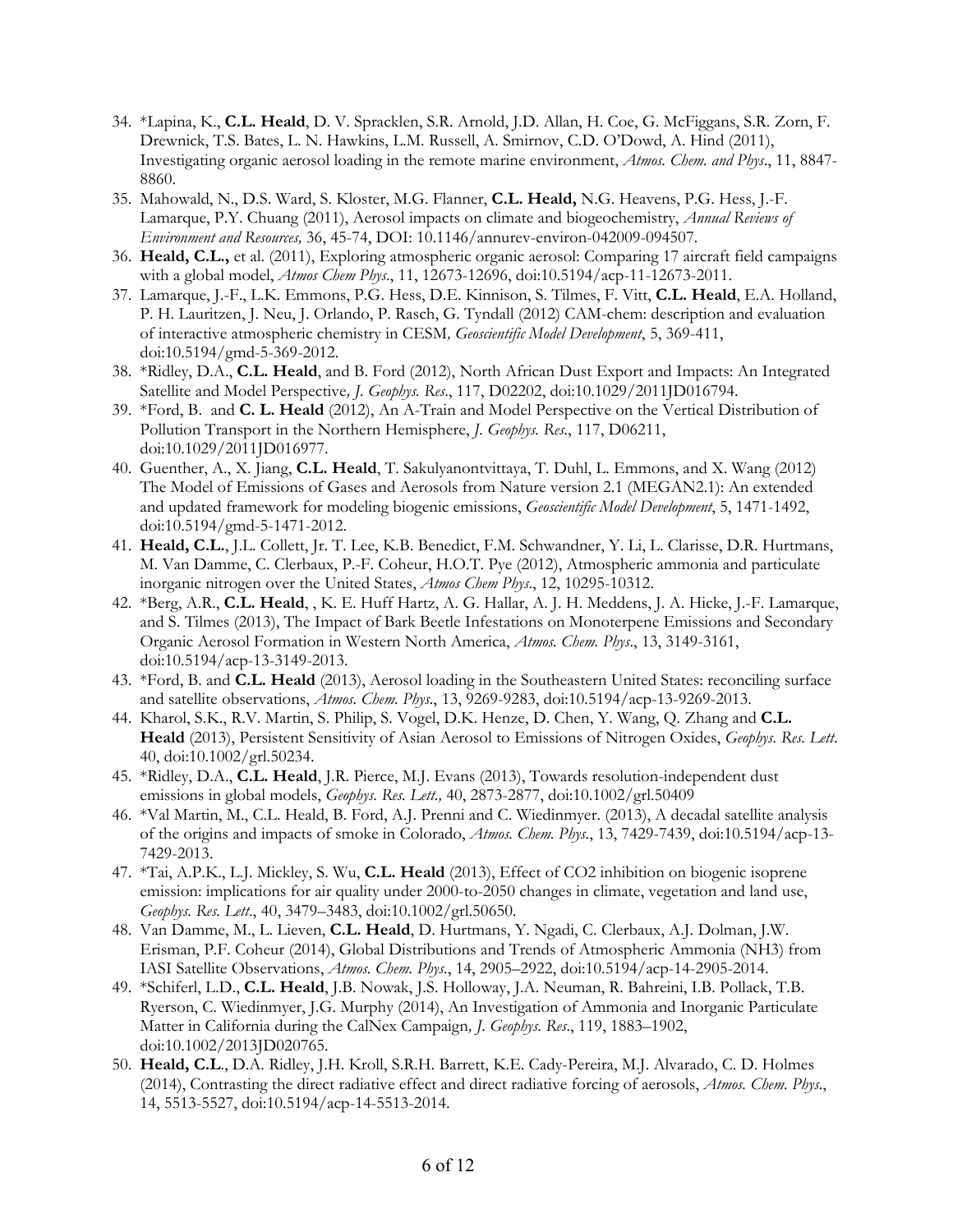- 51. Spracklen, D.V. and **C.L. Heald** (2014), The contribution of fungal spores and bacteria to regional and global aerosol number and ice nucleation immersion freezing rates, *Atmos. Chem. Phys*., 14, 9051–9059, doi:10.5194/acp-14-9051-2014.
- 52. \*Ridley, D.A., **C.L. Heald**, J.M. Prospero (2014), What controls the recent changes in African mineral dust aerosol across the Atlantic?, *Atmos. Chem. Phys*., 14, 5735-5747, doi:10.5194/acp-14-5735-2014.
- 53. \*Val Martin, M., **C.L. Heald**, S.R. Arnold (2014), Coupling dry deposition to vegetation phenology in the Community Earth System Model (CESM): Implications for the simulation of surface O<sub>3</sub>, *Geophys. Res. Lett.*, 41,doi:10.1002/2014GL059651.
- 54. \*Tai, A.P.K., M. Val Martin, **C.L. Heald** (2014), Threat to future global food security from climate change and ozone air pollution, *Nature Climate Change*, doi:10.1038/nclimate2317.
- 55. \*Wang, X., **C.L. Heald**, D.A. Ridley, J.P. Schwarz, J.R. Spackman, A.E. Perring,H. Coe, D. Liu, and A.D. Clarke (2014), Exploiting Simultaneous Observational Constraints on Mass and Absorption to Estimate the Global Direct Radiative Forcing of Black Carbon and Brown Carbon, *Atmos. Chem. Phys*., 14, 10989-11010, doi:10.5194/acp-14-10989-2014. → Nature Research Highlight, Nov. 6, 2014
- 56. Perring, A.E., J.P. Schwarz, D. Baumgardner, M.T. Hernandez, D.V. Spracklen, **C.L. Heald**, R.S. Gao, G. Kok, G.R. McMeeking, J. McQuaid, D.W. Fahey (2014), Airborne observations of regional variation in fluorescent aerosol across the United States, *J. Geophys. Res*., 120, doi:10.1002/2014JD022495.
- 57. \*Val Martin, M., **C.L. Heald,** J.-F. Lamarque, S. Tilmes, L.K. Emmons, and B.A. Schichtel (2014), How emissions, climate, and land use change will impact mid-century air quality over the United States: A focus on effects at National Parks, *Atmos. Chem. and Phys*., 15, 2805-2823, doi:10.5194/acp-15-2805-2015.
- 58. **Heald, C.L.** and D.V. Spracklen (2014), Land Use Change, Air Quality, and Climate, *Chemical Reviews* doi:10.1021/cr500446g.
- 59. \*Chen, Q., **C. L. Heald**, J. L. Jimenez, M. R. Canagaratna, Q. Zhang, L. Y. He, X. F. Huang, P. Campuzano-Jost, B. B. Palm, L. Poulain, S. T. Martin, J. P. D. Abbatt, A. K.Y. Lee, and J. Liggio (2014), "Elemental composition of organic aerosol: The gap between ambient and laboratory measurements", *Geophys. Res. Lett.,* 42, doi:10.1002/2015GL063693.
- 60. Kroll, J.H., E.S. Cross, J.F. Hunter, S. Pai, TREX XII, TREX XI, L.M.M. Wallace, P.L. Croteau, J.T. Jayne, D.R. Worsnop, **C.L. Heald**, J.G. Murphy, S.L. Frankel (2015), Atmospheric evolution of volcanic smog ("vog") from Kilaueau: Real-time measurements of oxidation, dilution, and neutralization within a volcanic plume, *Environ. Sci. Tech*., 49, 4129-4137, doi:10.1021/es506119x.
- 61. \*Porter, W.C., **C.L. Heald**, D. Cooley, B. Russell (2015), Investigating the observed sensitivities of airquality extremes to meteorological drivers via quantile regression, Atmos. Chem. Phys., 15, 10349-10366, doi:10.5194/acp-15-10349-2015.
- 62. \*Ford, B., **C.L. Heald** (2016), Exploring the Uncertainty Associated with Satellite-Based Estimates of Premature Mortality due to Exposure to Fine Particulate Matter, Atmos. Chem. Phys., 16, 3499-3523, doi:10.5194/acp-16-3499-2016.
- 63. \*Geddes, J.A., **C.L. Heald**, S.J. Silva, R.V. Martin (2016), Land cover change impacts on atmospheric chemistry: simulating projected large-scale tree mortality in the United States, Atmos. Chem. Phys., 16, 2323-2340, doi:10.5194/acp-16-2323-2016.
- 64. Alvarado, M.J., C. R. Lonsdale, H. L. Macintyre, H. Bian, M. Chin, D. A. Ridley, **C. L. Heald**, K. L. Thornhill, B. E. Anderson, M. J. Cubison, J. L. Jimenez, Y. Kondo, L. K. Sahu, J. E. Dibb, and C. Wang (2016), Evaluating Model Parameterizations of Submicron Aerosol Scattering and Absorption with In Situ Data from ARCTAS 2008, Atmos. Chem. Phys. 16, 9435-9455, doi:10.5194/acp-16-9435-2016.
- 65. \*Silva, S.J., **C.L. Heald**, J.A. Geddes, K.G. Austin, P.S. Kasibhatla, M.E. Marlier (2016), Impacts of Current and Projected Oil Palm Plantataion on Air Quality Over Southeast Asia, Atmos. Chem. Phys., 16, 10621-10635, doi:10.5194/acp-16-10621-2016.
- 66. Whitburn, S., M. Van Damme, L. Clarisse, S. Bauduin, **C.L. Heald,** J. Hadji-Lazaro, D. Hurtmans, M.A. Zondlo, C. Clerbaux, P.-F. Coheur (2016), A flexible and robust neural network IASI-NH3 retrieval algorithm, J. Geophys. Res., 121, 11, 6581-6599, doi: 10.1002/2016JD024828.
- 67. \*Wang, X., **C.L. Heald**, A.J. Sedlacek, S.S. de Sa, S.T. Martin, M.L. Alexander, T.B. Watson, A.C. Aiken, S.R. Springston, P. Artaxo (2016), Deriving Brown Carbon from Multi-Wavelength Absorption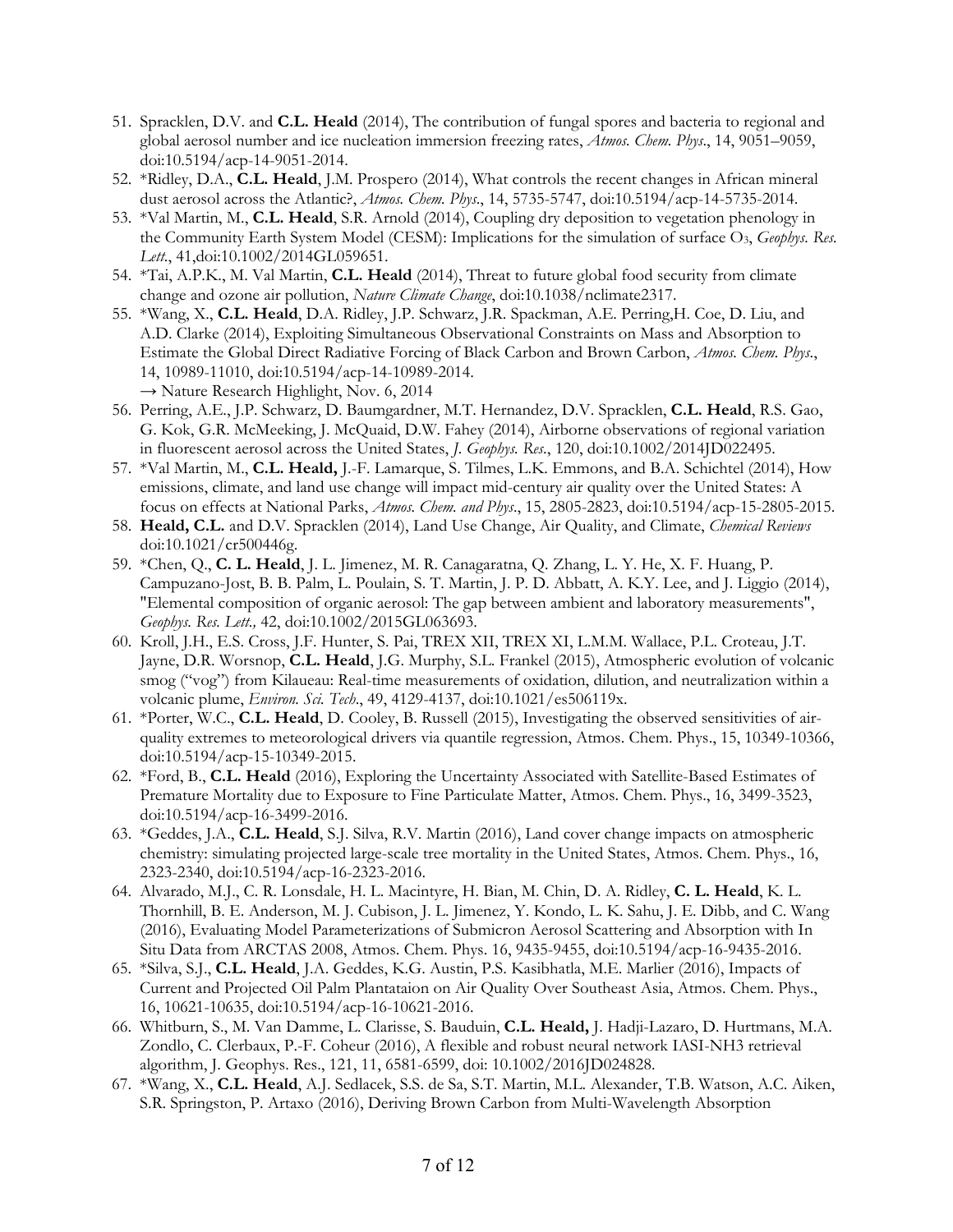Measurements: Method and Application to AERONET and Aethalometer Observations Atmos. Chem. Phys., 16, 12733–12752, doi:10.5194/acp-16-12733-2016.

- 68. Russell, B. T, D.S. Cooley, W. C. Porter, B.J. Reich, **C.L. Heald** (2016), Data mining to investigate the meteorological drivers for extreme ground level ozone events. Ann. Appl. Stat. 10, 3, 1673-1698, doi:10.1214/16-AOAS954.
- 69. Russell, B.T., D.S. Cooley, W.C. Porter**, C.L. Heald** (2016), Modeling the Spatial Behavior of the Meteorological Drivers of Extreme Ozone, Environmetrics, 27, 6, doi:10.1002/env.2406.
- 70. \*Schiferl, L.D., **C. L. Heald**, M. Van Damme, L. Clarisse, C. Clerbaux, P. F. Coheur, J. B. Nowak, J. A. Neuman, S. C. Herndon, J. R. Roscioli, and S. J. Eilerman (2016), Interannual Variability of Ammonia Concentrations over the United States: Sources and Implications, Atmos. Chem. Phys., 16, 12305-12328, doi:10.5194/acp-16-12305-2016.
- 71. \*Ridley, D.A., **C.L. Heald**, J.F. Kok, C. Zhao (2016), An observationally-constrained estimate of global dust aerosol optical depth, Atmos. Chem. Phys., 16, 15097-15117, doi:10.5194/acp-16-15097-2016.
- 72. **Heald, C.L.** and J.A. Geddes (2016), The Impact of Historical Land Use Change From 1850 to 2000 on Particulate Matter and Ozone, Atmos. Chem. Phys., 16, 14997–15010, doi:10.5194/acp-16-14997-2016.
- 73. Fuhrer, J., M. Val Martin, G. Mills, **C.L. Heald**, H. Harmens, F. Hayes, K. Sharps, J. Bender, M. Ashmore (2016), Current and future ozone risks to global terrestrial biodiversity and ecosystem processes, Ecology and Evolution, 00: 1–15. doi: 10.1002/ece3.2568.
- 74. Smith, M., N. Nahowald, S. Albani, A. Perry, R. Losno, Z. Qu, B. Martincorena, D. Ridley, **C. L. Heald** (2016), Sensitivity of the Variability of Mineral Aerosol Simulations to Meteorology, Atmos. Chem. Phys. 17, 3253–3278, doi:10.5194/acp-17-3253-2017.
- 75. Kok, J.F., D.A. Ridley, Q. Zhou, C. Zhao, R. L. Miller, **C.L. Heald**, K. Haustein (2016), Smaller desert dust cooling effect estimated from analysis of dust size and abundance, Nature Geosciences, 10, 274–278, doi:10.1038/ngeo2912.
- 76. Hunter, J.F., D.A. Day, R.L.N. Yatavelli, A.W.H. Chan, L. Kaser, L. Cappellin, P.L. Hayes, B.B. Palm, E.S. Cross, P. Campuzano-Jost, H. Stark, Y. Zhao, J.N. Smith, A. Hansel, T. Karl, A.H. Goldstein, A. Guenther, D.R. Worsnop, J.A. Thornton, **C.L. Heald**, J.L Jimenez, J.H. Kroll (2017), Comprehensive characterization of atmospheric organic carbon at a forested site, Nature Geosciences, 10, doi:10.1038/ngeo3018.
- 77. \*Safieddine, S.A., **C.L. Heald**, B.H. Henderson (2017), The Global Reactive Organic Carbon Budget: A Modeling Perspective, Geophysical Research Letters, 44, doi:10.1002/2017GL072602.
- 78. \*Porter, W.C., S.A. Safieddine, and **C.L. Heald** (2017), The impact of aromatics and monoterpenes on simulated tropospheric ozone and total OH reactivity, Atmos. Env., 169, 250-257, doi:10.1016/j.atmosenv.2017.08.048.
- 79. \*Safieddine, S.A., **C.L. Heald** (2017), A Global Assessment of Dissolved Organic Carbon in Precipitation, Geophys. Res. Lett., 44, doi: 10.1002/2017GL075270.
- 80. \*Ridley, D.A., **C.L. Heald,** K.J. Ridley, J.H. Kroll (2017), Causes and consequences of decreasing atmospheric organic aerosol in the U.S., Proceedings of the National Academy of Sciences, 115, 2, doi: 10.1073/pnas.1700387115.
- 81. **\***Silva, S.J., and **C.L. Heald** (2018), Investigating Dry Deposition of Ozone to Vegetation, J. Geophys. Res., 123, doi:10.1002/2017JD027278.
- 82. \*Wang, X., **C.L. Heald**, J.Liu, R.J. Weber, P. Campuzano-Jost, J.L. Jiemenez, J.P. Schwarz, A.E. Perring (2018), Exploring the observational constraints on the simulation of brown carbon, Atmos. Chem. Phys., 8, 635-653, doi:10.5194/acp-18-635-2018.
- 83. Hagan, D. H., G.Issacman-Vanwertz, J.P. Franklin, L.M.M. Wallace, B.D.Kocar, **C.L. Heald,** J.H.Kroll (2017), Calibration and assessment of electrochemical air quality sensors by co-location with referencegrade instruments, Atmos. Measur. Tech., 11, 315–328, doi:10.5194/amt-11-315-2018.
- 84. \*Schiferl, L.D., and **C.L. Heald** (2018), Particulate matter air pollution offsets ozone damage to global crop production, Atmos. Chem. Phys., 18, 5953-5966, doi.org/10.5194/acp-18-5953-2018.
- 85. \*Schiferl, L.D, **C.L. Heald**, and D. Kelly (2018), Resource and physiological constraints on global crop production enhancements from atmospheric particulate matter and nitrogen deposition, Biogeosciences, 15, 4301-4315, doi.org/10.5194/bg-15-4301-2018.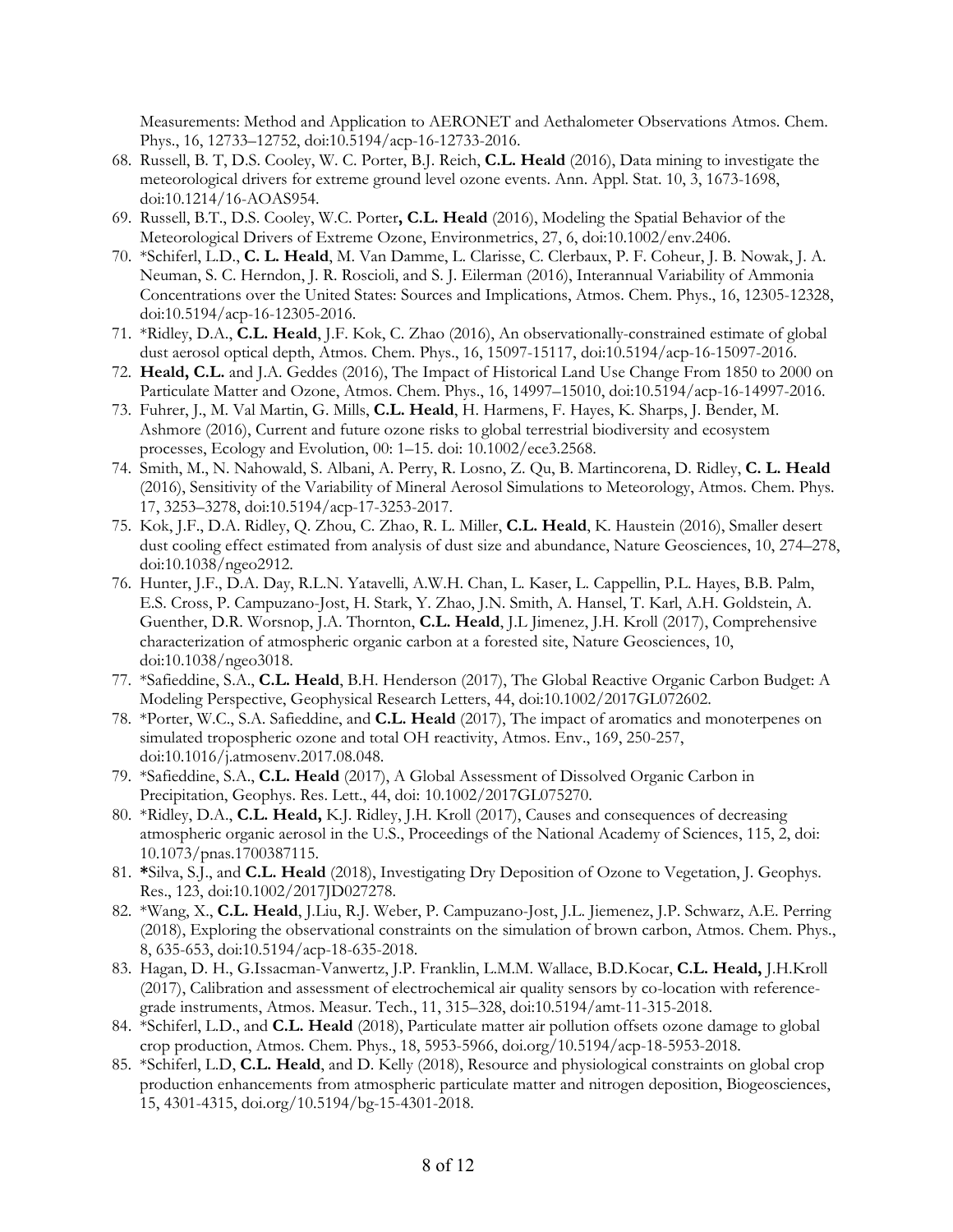- 86. Kokkola, H., T. Kühn, A. Laakso, T. Bergman, K. Lehtinen, T. Mielonen, A. Arola, S. Stadtler, H. Korhonen, S. Ferrachat, U. Lohmann, D. Neubauer, I. Tegen, C. Siegenthaler-Le Drian, M. Schultz, I. Bey, P. Stier, N. Daskalakis, **C.L. Heald**, and S. Romakkaniemi (2018), SALSA2.0: The sectional aerosol module of the aerosol-chemistry-climate model ECHAM6.3.0-HAM2.3-MOZ1.0, Geosci. Mod. Dev., 11, 3833-3863, doi.org/10.5194/gmd-11-3833-2018.
- 87. Ford, B., M. Val Martin, S.E. Zelasky, E.V. Fischer, S.C. Anenberg, **C.L. Heald**, and J.R. Pierce (2018), Future Fire Impacts on Smoke Concentrations, Visibility, and Health in the Contiguous United States, GeoHealth, GH282, doi.org/10.1029/2018GH000144.
- 88. Zhou, S.S., A. P. K. Tai, S. Sun, M. Sadiq, **C. L. Heald,** and J. A. Geddes (2018), Coupling between surface ozone and leaf area index in a chemical transport model: strength of feedback and implications for ozone air quality and vegetation health, Atmos. Chem. Phys. 18, 14133-14148, doi.org/10.5194/acp-18-14133-2018.
- 89. \*Silva, S.J., **C.L. Heald**, and M. Li (2018), Space-based Constraints on Terrestrial Glyoxal Production, J. Geophys. Res., 123, 13,583–13,594. https://doi.org/10.1029/2018JD029311.
- 90. \*Silva, S.J., **C.L. Heald**, S. Ravela, I. Mammarella, J.W. Munger (2019), A Deep Learning Parameterization for Ozone Dry Deposition Velocities, Geophys. Res. Lett., 46, 983–989, doi: 10.1029/2018GL081049.
- 91. Zawadowicz, M., K. Froyd, A. Perring, D. Murphy, D.V. Spracklen, C**.L. Heald,** P. Buseck, and D. Cziczo (2019), Model-Measurement Consistency and Limits of Bioaerosol Abundance Over the Continental United States, Atmos. Chem. Phys., 9, 13859–13870, https://doi.org/10.5194/acp-19- 13859-2019.
- 92. \*Porter, W.C.. and **C.L. Heald** (2019), The mechanisms and meteorological drivers of the ozonetemperature relationship, Atmos. Chem. Phys, 19, 13367-13381, https://doi.org/10.5194/acp-19-13367- 2019.
- 93. \*Pai, S. J., **Heald, C. L**., Pierce, J. R., Farina, S. C., Marais, E. A., Jimenez, J. L., Campuzano-Jost, P., Nault, B. A., Middlebrook, A. M., Coe, H., Shilling, J. E., Bahreini, R., Dingle, J. H., and Vu, K. (2020), An evaluation of global organic aerosol schemes using airborne observations, Atmos. Chem. Phys., 20, 2637–2665, https://doi.org/10.5194/acp-20-2637-2020.
- 94. \*Carter, T.S., **C.L. Heald**, J.L. Jimenez, P. Campuzano-Jost, Y. Kondo, N. Moteki, J.P. Schwarz, C. Wiedinmyer, A.S. Darmenov, A.M. da Silva, and J.W. Kaiser (2020) How emissions uncertainty influences the distribution and radiative impacts of smoke from fires in North America, Atmos. Chem. Phys., 20, 2073–2097, https://doi.org/10.5194/acp-20-2073-2020.
- 95. **Heald, C.L.** and J.H. Kroll (2020) The Fuel of Atmospheric Chemistry: Towards a Complete Description of Reactive Organic Carbon, Science Advances, 6, 6, doi: 10.1126/sciadv.aay8967.
- 96. \*Travis, K.R., **C.L. Heald,** H. Allen, E. Apel, D.R. Blake, W. Brune, X. Chen, R. Commane, J. Crounse, B. Daube, G. Diskin, J. Elkins, M. J. Evans, S. Hall, E. Hintsa, R. Hornbrook, P. Kasibhatla, M. Kim, G. Luo, K. McKain, D.B. Millet, F. Moore, J. Peischl, T. Ryerson, T. Sherwen, A. Thames, K. Ullmann, X. Wang, P. Wennberg, G. Wolfe, and F. Yu (2020), Constraining remote oxidation capacity with ATom observations, Atmos. Chem. Phys., , 20, 7753–778, https://doi.org/10.5194/acp-20-7753-2020.
- 97. \*Silva, S.J., **C.L. Heald**, A. Guenther (2020), Development of a Reduced Complexity Plant Canopy Physics Surrogate Model for use in Chemical Transport Models: A Case Study with GEOS-Chem v12.3.0, Geo. Mod. Dev, 13, 2569–2585, doi.org/10.5194/gmd-13-2569-2020.
- 98. \*Silva, S.J., D.A. Ridley, **C.L. Heald** (2020), Exploring the Constraints on Aerosol Sources and Transport in the North Atlantic from Island Sites, J. Geophys. Res., submitted.
- 99. Kroll, J.H, **C.L. Heald,** C.D. Cappa, D.K. Farmer, J.L. Fry, J.G.Murphy, A.L. Steiner (2020), The complex chemical effects of COVID-19 shutdowns on air quality, Nature Chemistry, [https://doi.org/10.1038/s41557-020-0535-z.](https://doi.org/10.1038/s41557-020-0535-z)
- 100. **Heald, C.L.,** J. de Gouw, G. Isaacman-VanWertz, A.H. Goldstein, A.B. Guenther, P.L. Hayes, J.L. Jimenez, W. Hu, F.N. Keutsch, A.R. Koss, P.K. Misztal, B. Rappenglueck, J.M. Roberts, P.S. Stevens, R.A. Washenfelder, C. Warneke, C. J. Young, (2020), Contrasting Reactive Organic Carbon Observations in the Southeast United States (SOAS) and Southern California (CalNex), Environmental Science & Technology, 54, 23, 14923–14935, doi.org/10.1021/acs.est.0c05027.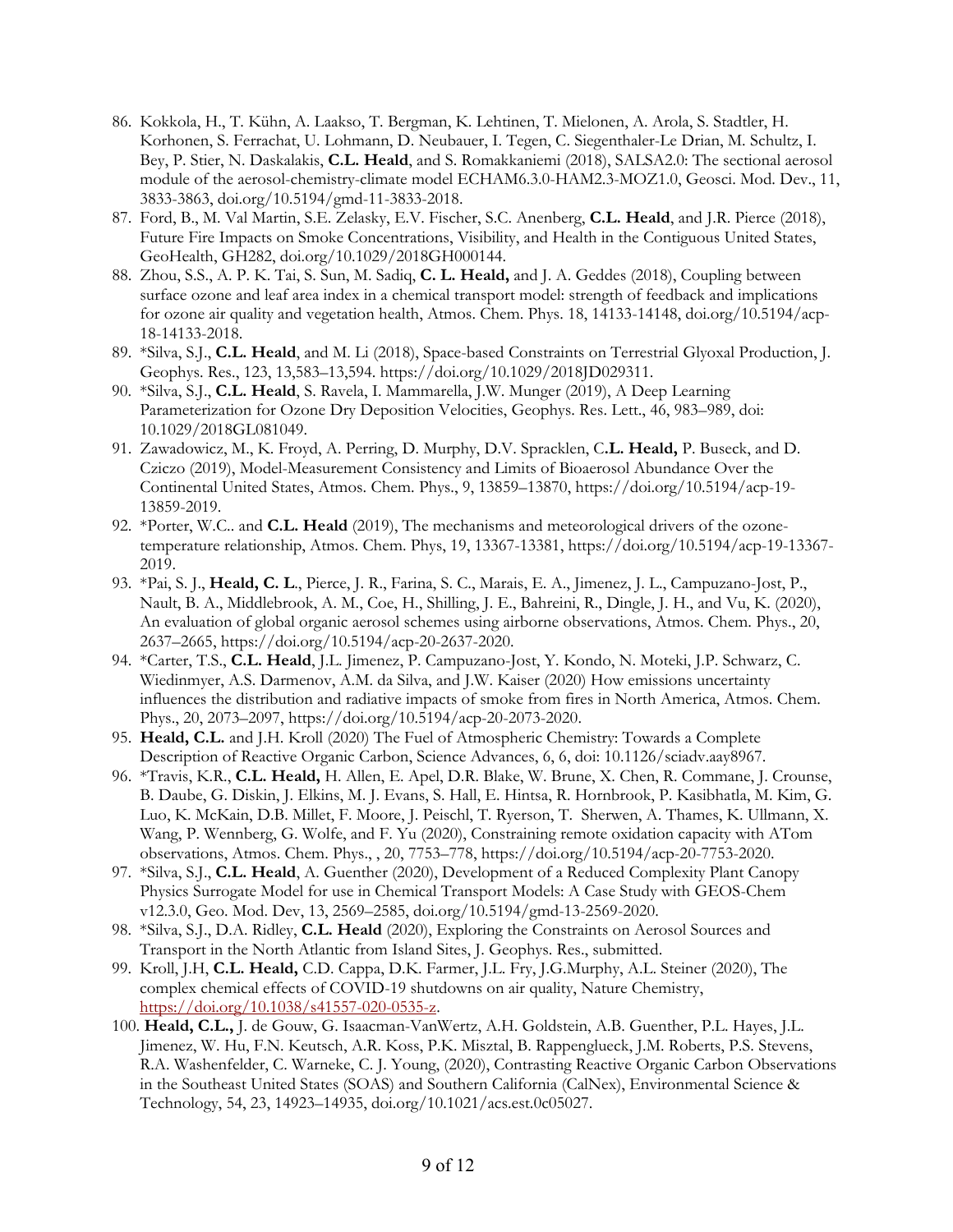- 101. \*Janssen, R.H.H., **C.L. Heald**, A.L. Steiner, A.E. Perring, J.A. Huffman, E.S. Robinson, C.H. Twohy, L.D. Ziemba (2021), Drivers of the fungal spore bioaerosol budget: observational analysis and global modelling, Atmos. Chem. Phys., 21, 4381–4401, https://doi.org/10.5194/acp-21-4381-2021.
- 102. Shi, Q. Y. Tao, J.E. Krechmer**, C.L. Heald**, J.G. Murphy, J.H.Kroll, Q. Ye (2021), Laboratory Investigation of Renoxification from the Photolysis of Inorganic Particulate Nitrate, Environmental Science & Technology, https://doi.org/10.1021/acs.est.0c06049.
- 103. \*Crawford, B., D. Hagan, I. Grossman, E. Cole, L. Holland, **C.L. Heald**, J.H. Kroll (2021), Mapping pollution exposure and chemistry during an extreme air quality event (the 2018 Kilauea eruption) using a low-cost sensor network, Proceedings of the National Academy of Science, 118, 27, https://doi.org/10.1073/pnas.202554011.
- 104.\*Pai, S.J., **C.L. Heald**, J.G. Murphy (2021), Exploring the global importance of atmospheric ammonia oxidation, ACS Earth & Space Chemistry, 5, 1674-1685, doi.org/10.1021/acsearthspacechem.1c00021.
- 105.\*Carter, T.S., **C.L. Heald**, C. D. Cappa, J. H. Kroll, T. L. Campos, H. Coe, M. I. Cotterell, N. W. Davies, D. K. Farmer, C. Fox, L. A. Garofalo, L. Hu, J. M. Langridge, E. J.T. Levin, S. M. Murphy, R. P. Pokhrel, Y. Shen, K. Szpek, J. W. Taylor, H. Wu (2021), Investigating Carbonaceous Aerosol and its Absorption Properties from Fires in the western US (WE-CAN) and southern Africa (ORACLES and CLARIFY), J. Geophys. Res., 126, e2021JD034984.
- 106.Ye, Q., M. B. Goss, G. Issacman-VanWertz, A. Zaytsev, P. Massoli, C. Lim, P. Croteau, M. Canagaratna, D. A. Knopf, F. N. Keutsch, **C. L. Heald** and J. H. Kroll (2021), Organic sulfur products and peroxy radical isomerization in the OH oxidation of dimethyl sulfide, ACS Earth & Space Chemistry, 5, 2013- 2020, doi.org/10.1021/acsearthspacechem.1c00108.
- 107.**Heald, C.L.** and J.H. Kroll (2021), A radical shift in air pollution, Science, 374, 6568, DOI: 10.1126/science.abl5978.
- 108.\*K.M. Fung, **C. L. Heald**, J. H. Kroll, S. Wang, D. S. Jo, A. Gettelman, Z. Lu, X. Liu, R. A. Zaveri, E. Apel, D. R. Blake, J.L. Jimenez, P. Campuzano-Jost, P. Veres, T. S. Bates, J. E. Shilling, and M. Zawadowicz (2022), Exploring DMS oxidation and implications for global aerosol radiative forcing, Atmos. Chem. Phys., 22, 1549–1573, https://doi.org/10.5194/acp-22-1549-2022.
- 109.\*Pai, S.J., T.S. Carter, C.L. Heald, J.H.Kroll (2022), Updated WHO air quality guidelines highlight the importance of non-anthropogenic PM2.5, Environmental Science and Technology Letters, in press.
- 110.\*Pai, S.J., **C. L. Heald,** H. Coe, J. Brooks, M. W. Shephard, E. Dammers, J. S. Apte, G. Luo, F. Yu, C. Venkatraman, P. Sadavarte, K. Tibrewal, C. D. Holmes (2022), Compositional constraints are vital for atmospheric PM2.5 source-attribution over India, ACS Earth & Space Chemistry, submitted.

#### **CONFERENCE PRESENTATIONS**

American Geophysical Union Fall Meeting (New Orleans, LA, December 2021, invited), Atmospheric Chemical Mechanisms Conference (keynote, virtual, November 2020); Biogenic Hydrocarbon Gordon Research Conference (July 2020, invited; cancelled covid-19), Atmospheric Chemistry Gordon Research Conference (Newry, ME, July 2019), European Geophysical Union (Vienna, Austria April 9, 2019), American Association for Aerosol Research Conference (Raleigh, NC, October 19, 2017, invited), American Chemical Society National Meeting (Washington, DC, August 22, 2017, invited to Presidential Symposium), Gordon Research Conference on Atmospheric Chemistry (Newry, ME, August 2017, invited), Canadian Society for Chemistry Conference (Toronto, Canada, May 2017, invited), American Geophysical Union Fall Meeting (San Francisco, CA, December 2016, invited), American Geophysical Union Fall Meeting (San Francisco, CA, December 2015, invited), American Chemical Society Conference (Denver, March 2015, invited), World Economic Forum (Davos, Switzerland, January 2015, invited), American Meteorological Society Conference (Phoenix, AZ, January 2015, invited keynote), American Geophysical Union Fall Meeting (San Francisco, CA, December 2014, invited), Atmospheric Chemistry Gordon Research Conference (Mt Snow, VT, July 2013), American Geophysical Union Fall Meeting (San Francisco, CA, December 2012, invited), Biogenic Hydrocarbon Gordon Research Conference (Lewiston, ME, June 2012, invited), American Meteorological Society Meeting (New Orleans, LA, January 2012, invited), Goldschmidt Conference (Prague, Czech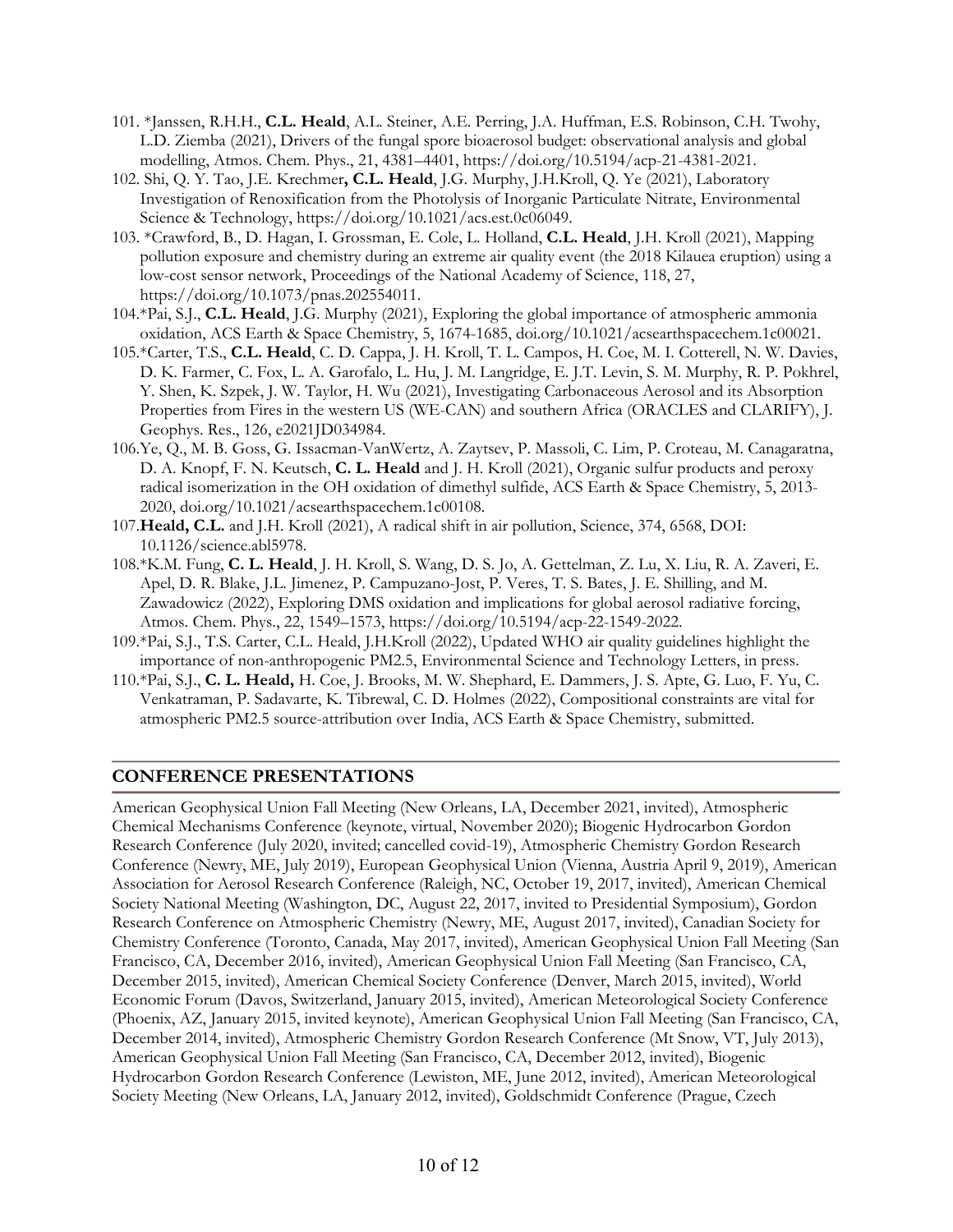Republic, August 2011, invited), Atmospheric Chemistry Gordon Research Conference (Mt Snow, VT, July 2011, invited), International Global Atmospheric Chemistry Conference (Halifax, Canada, July 2010), Fall American Geophysical Union (San Francisco, CA, December 2009), Atmospheric Chemistry Gordon Research Conference (Waterville Valley, NH, August 2009), Goldschmidt Conference (Davos, Switzerland, June 2009), American Geophysical Union Fall Meeting (San Francisco, CA, December 2008, invited), International Global Atmospheric Chemistry Conference (Annecy, France, September 2008), Atmospheric Chemistry Gordon Research Conference (Big Sky, MT, August 2007), International Union of Geodesy and Geophysics Conference (Perugia, Italy, July 2007), Biogenic Hydrocarbon Gordon Research Conference (Ventura, CA, February 2007), Young Scientists' Conference on Global Change (Beijing, China, November 2006), iLEAPS Meeting (Boulder, CO, January 2006), American Geophysical Union Fall Meeting (San Francisco, CA, 2005), AAAR Meeting (Austin, TX, October 2005, invited), Atmospheric Chemistry Gordon Research Conference (Big Sky, MT, September 2005), European Geophysical Union Conference (Vienna, Austria, April 2005), American Geophysical Union Spring Meeting (Montreal, Canada, May 2004), American Geophysical Union Fall Meeting (San Francisco, CA, December 2003), EGS/American Geophysical Union Conference (Nice, France, April 2003), International Global Atmospheric Chemistry Conference (Heraklion, Greece, September 2002)

### **INVITED SEMINARS**

ETH Zurich (May 2022), Caltech (March 2022), North Carolina State University (September 2021), UC Berkeley – Johnston Lecture (April 2021), Harvard University (November 2019), ETH, Zurich (May 2019), Institute for Advanced Sustainability (November 2018), Forschungszentrum Jülich (October 2018), Max-Planck Institute for Chemistry (September 2018), University of Leeds (August 2018), University of Colorado (March 2017), Stony Brook University (March 2017), Stockholm University (May 2016), NOAA-Geophysical Fluid Dynamics Laboratory (February 2016), Carnegie Mellon University (March 2015), Lamont-Doherty Earth Observatory (October 2014), Harvard University (April 2014), University of California, Berkeley (February 2014), University of Southern California (November 2013), Cornell University (April 2013), University of Toronto (March 2013), Queen's University (January 2013), Dalhousie University (August 2012), Oxford University (May 2012), Harvard University (February 2012), University of Washington (November 2011), MIT (March 2011), Reed College (October 2010), University of Cambridge (June 2010), University of Leeds (June 2010), Michigan Technological University (October 2009), Aerodyne Research, Inc. (April 2009), National Oceanic and Atmospheric Administration (June 2008), National Center for Atmospheric Research (May 2008), Stanford University (October 2006), Colorado State University (May 2006), Stony Brook University (April 2006), York University (November 2005), University of Toronto (November 2005), Harvard University (April 2005), NOAA-Geophysical Fluid Dynamics Laboratory (November 2004)

#### **MEETINGS/WORKSHOPS**

Health Effects Institute workshop on the future of satellite data in air quality health (virtual, May 2022), AMIGO/IGAC COVID workshop (virtual, November 2020), Department of Energy ARM/ASR PI Meeting (Rockville, MD, June 2019), 9th International GEOS-Chem Meeting (Cambridge, MA, May 2019), New Insights Into Gas Phase Chemistry Workshop (Telluride, CO, July 2018), Global Food+ Symposium (Boston, MA, February 2018), Dry Deposition Workshop (Lamont, NY, October 2017), Chemistry-Climate Modeling Initiative Meeting (Toulouse, France, June 2017), 8th International GEOS-Chem Meeting (Cambridge, MA, May 2017), International Global Atmospheric Chemistry Conference (Breckenridge, CO, September 2016), Organic Particles in the Atmosphere Workshop (Telluride, CO, July 2016), Biogenic Hydrocarbon Gordon Research Conference (Girona, Spain, June 2016), International Aerosol Modeling Algorithms Meeting (Davis, CA, December 2015), 7<sup>th</sup> International GEOS-Chem Meeting (Cambridge, MA, May 2015), ACCORD Workshop (Boulder, March 2015), International Global Atmospheric Chemistry Conference (Natal, Brazil, September 2014),Organic Particles in the Atmosphere Workshop (Telluride, CO, July 2014), 17<sup>th</sup> annual CESM Workshop (Breckenridge, CO, June 2013), 6<sup>th</sup> International GEOS-Chem Meeting (Cambridge, MA, May 2013), Organic Particles in the Atmosphere Workshop (Telluride, CO, July 2012), 16th annual CESM Workshop (Breckenridge, CO, June 2011), SOAS Workshop (New Brunswick, NJ,